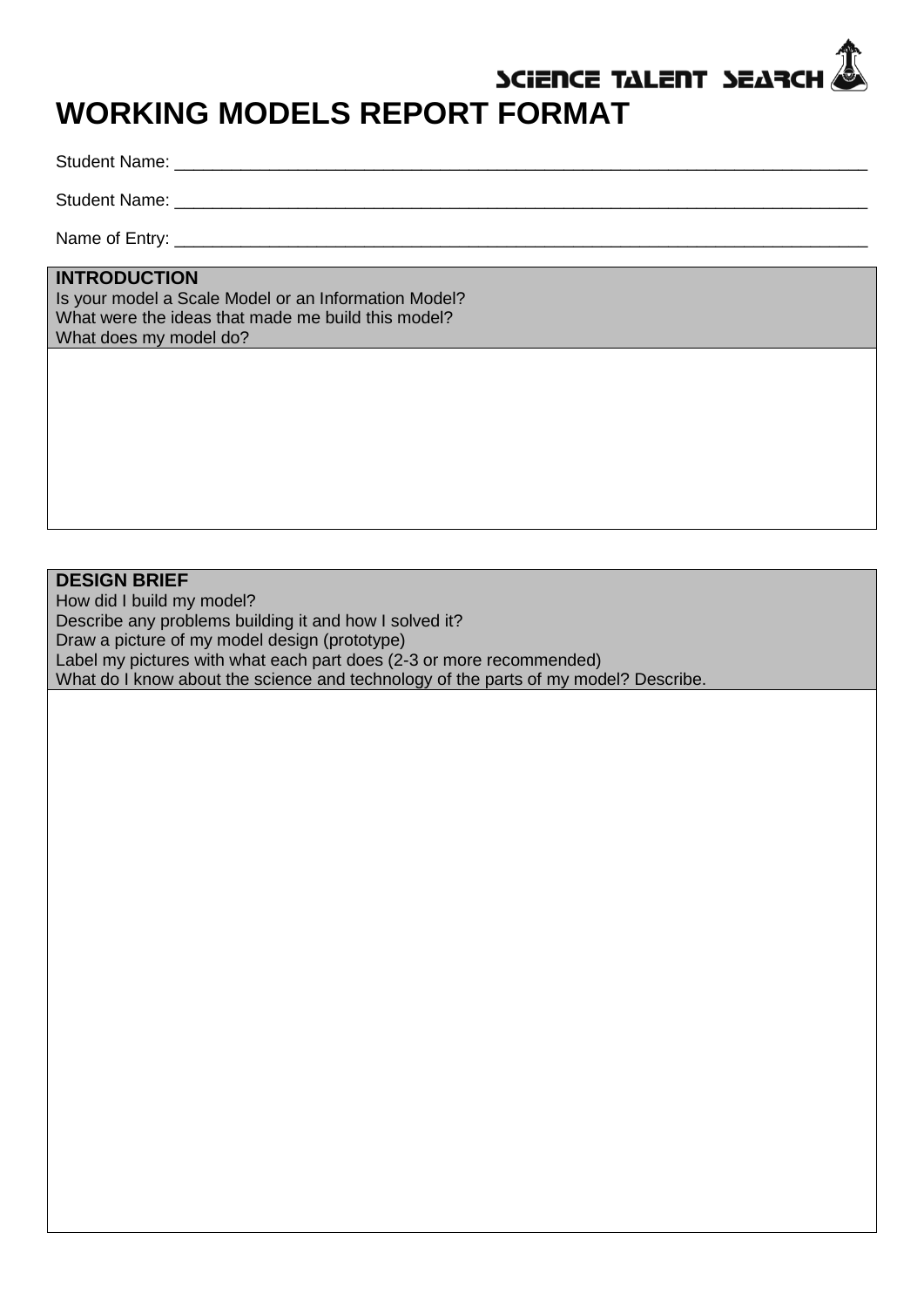

PROTOTYPE 1

PROTOTYPE 2

**Take a photo or more and put them here: (It would be good to label the photo)**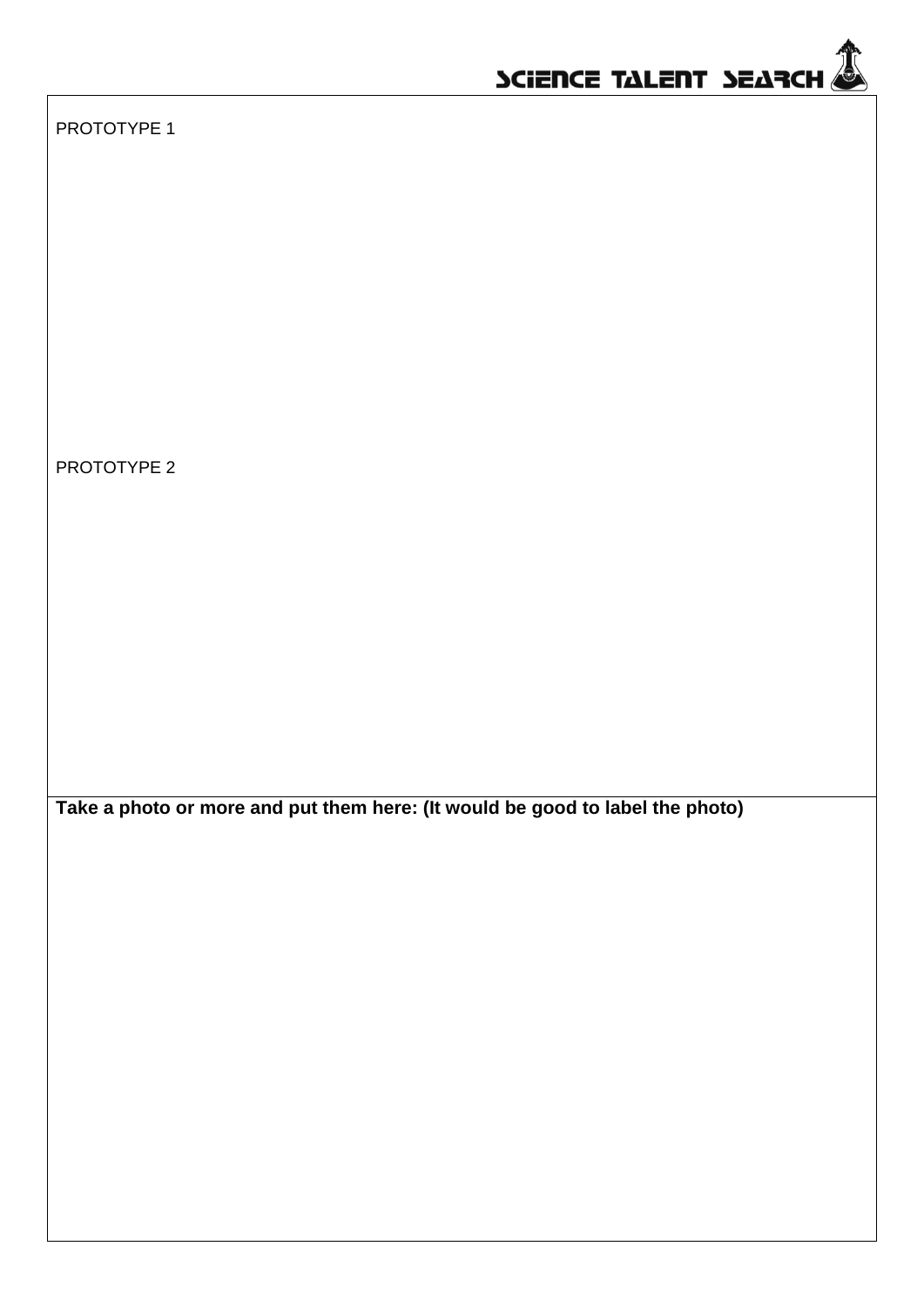

## **Answer ONE box**

## **Scale Model:**

How does this model represent the technology/science I am demonstrating?

Is my model to scale? If it is not exact, explain why you built it this way

## **Information Model:**

How am I showing the technology/science in a creative way in my model? Can I find a different way to build and show the information I want people to see?

#### **SAFETY**

See Risk Assessment Form

| <b>INSTRUCTIONS</b><br>In point form, list the instruction on how to use your model or how to operate it. |
|-----------------------------------------------------------------------------------------------------------|
| 1.                                                                                                        |
| 2.                                                                                                        |
| 3.                                                                                                        |
| 4.                                                                                                        |
|                                                                                                           |
|                                                                                                           |
|                                                                                                           |

#### **DISCUSSION**

What are some of the science principles and/or technology that I am showing in my model? If I had the chance, how would I improve and develop my model design?

## **Scientific idea/principle 1**